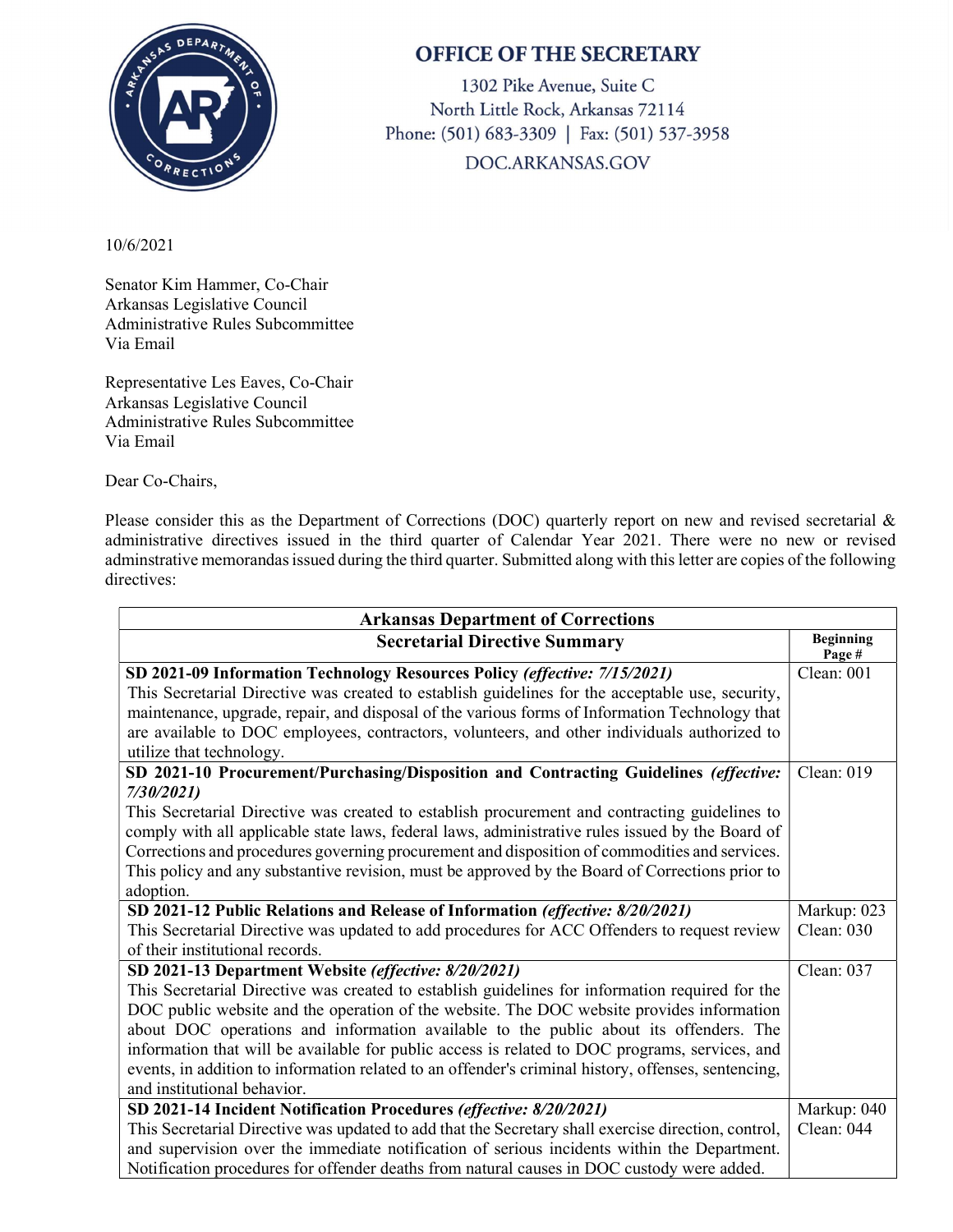| SD 2021-11 Dress Code for Uniformed Personnel (effective: 8/23/2021)                                 | Markup: 048 |
|------------------------------------------------------------------------------------------------------|-------------|
| This Secretarial Directive was updated to remove "beard" as an acceptable facial hairstyle and       | Clean: 062  |
| state that Arkansas Division of Correction security personnel are not permitted to wear earrings     |             |
| while on duty or inside a facility.                                                                  |             |
| SD 2021-15 Internal Investigations and Criminal Evidence Handling (effective: 8/24/2021)             | Markup: 076 |
| This Secretarial Directive was updated to state that nothing in this directive shall restrict the    | Clean: 086  |
| access of the Board of Corrections, or its Compliance Division, to any note, recording, or other     |             |
| material which is generated or obtained during an internal investigation. Nor does this directive    |             |
| restrict the ability of the Board to initiate an investigation within the Department in its role as  |             |
| the governing authority of the Department.                                                           |             |
| SD 2021-16 Employment (effective: 9/10/2021)                                                         | Markup: 096 |
| This Secretarial Directive was updated to state that the Secretary or his/her designee has the       | Clean: 105  |
| authority and discretion to appoint or transfer individuals into IT08 and above, MP03 and above,     |             |
| or Senior Executive position vacancies. This SD clarifies that selection or removal of               |             |
| Commissioners of the Arkansas Sentencing Commission are not governed by this SD. An                  |             |
| education chart that details the appropriate number of points based on an applicant's education      |             |
| level and minimum requirements was added. A definition of "veteran" was added and a section          |             |
| explaining the DOCs practice of employing veterans. The Hiring Official may decline to               |             |
| interview an applicant with a documented history of two (2) or more "no show", no cancellation,      |             |
| and no follow up contact for previous interview appointments. Any deviation from Rehire              |             |
| restrictions must be approved by the Secretary or Chief of Staff.                                    |             |
| SD 2021-17 Americans with Disabilities Amendments Act (effective: 9/16/2021)                         | Clean: 117  |
| This Secretarial Directive was created to ensure that a qualified person with a disability will not, |             |
| on the basis of a disability, be discriminated in hiring, firing, advancement, compensation, and     |             |
| job training procedures pursuant to Title I of the Americans with Disabilities Act (ADA).            |             |
| Qualified persons with a disability will not be excluded from participating in, denied benefits of,  |             |
| or otherwise subjected to discrimination under any program, service, activity, or employment         |             |
| opportunity. The DOC will make reasonable accommodations for the known disabilities of               |             |
| otherwise qualified employees with diagnosed temporary or permanent disabilities, unless doing       |             |
| so, would cause undue hardship to the DOC or the operation of its programs.                          |             |
| SD 2021-18 Employee Work Schedules and Leave (effective: 9/16/2021)                                  | Markup: 120 |
| This Secretarial Directive was updated to ensure all DOC employees abide by a standard work          | Clean: 133  |
| schedule that meets the needs of the DOC and the executive expectations set by the Governor.         |             |
| This policy covers the procedures for the use of employee leave time (annual, sick, maternity,       |             |
| holiday, birthday), and specifies the accrual of leave that is earned by employees. A Leave          |             |
| Hierarchy chart has been added to show employees the order in which leave should be used.            |             |

## Division of Correction

| <b>Administrative Directive Summary</b>                                                           | <b>Beginning</b> |
|---------------------------------------------------------------------------------------------------|------------------|
|                                                                                                   | Page #           |
| AD 2021-11 Death Row ( <i>effective:</i> 7/1/2021)                                                | Clean: $154$     |
| This Administrative Directive was updated to add the protocol that attorneys must follow to       | Markup: 160      |
| visit with death row inmates. Certified Religious Assistants may be allowed in the non-contact    |                  |
| visitation area to counsel with inmates on a one-on-one basis or conduct group religious services |                  |
| with no more than four (4) inmates at a time (inmates must be in hand and leg restraints).        |                  |
| Language that was not applicable to Death Row inmates was removed.                                |                  |
| AD 2016-14 Computer Security Policy Standard (effective: 7/15/2021)                               | Markup: 165      |
| Repealed and replaced by SD 2021-09 Information Technology Resources Policy                       |                  |
| AD 2019-02 Disposal-Recycling of Computers, Electronics, and Media (effective:                    | Markup: 169      |
| 7/15/2021                                                                                         |                  |
| Repealed and replaced by SD 2021-09 Information Technology Resources Policy                       |                  |
| AD 2017-04 Electronic Equipment and Systems (effective: 7/15/2021)                                | Markup: 175      |
| Repealed and replaced by SD 2021-09 Information Technology Resources Policy                       |                  |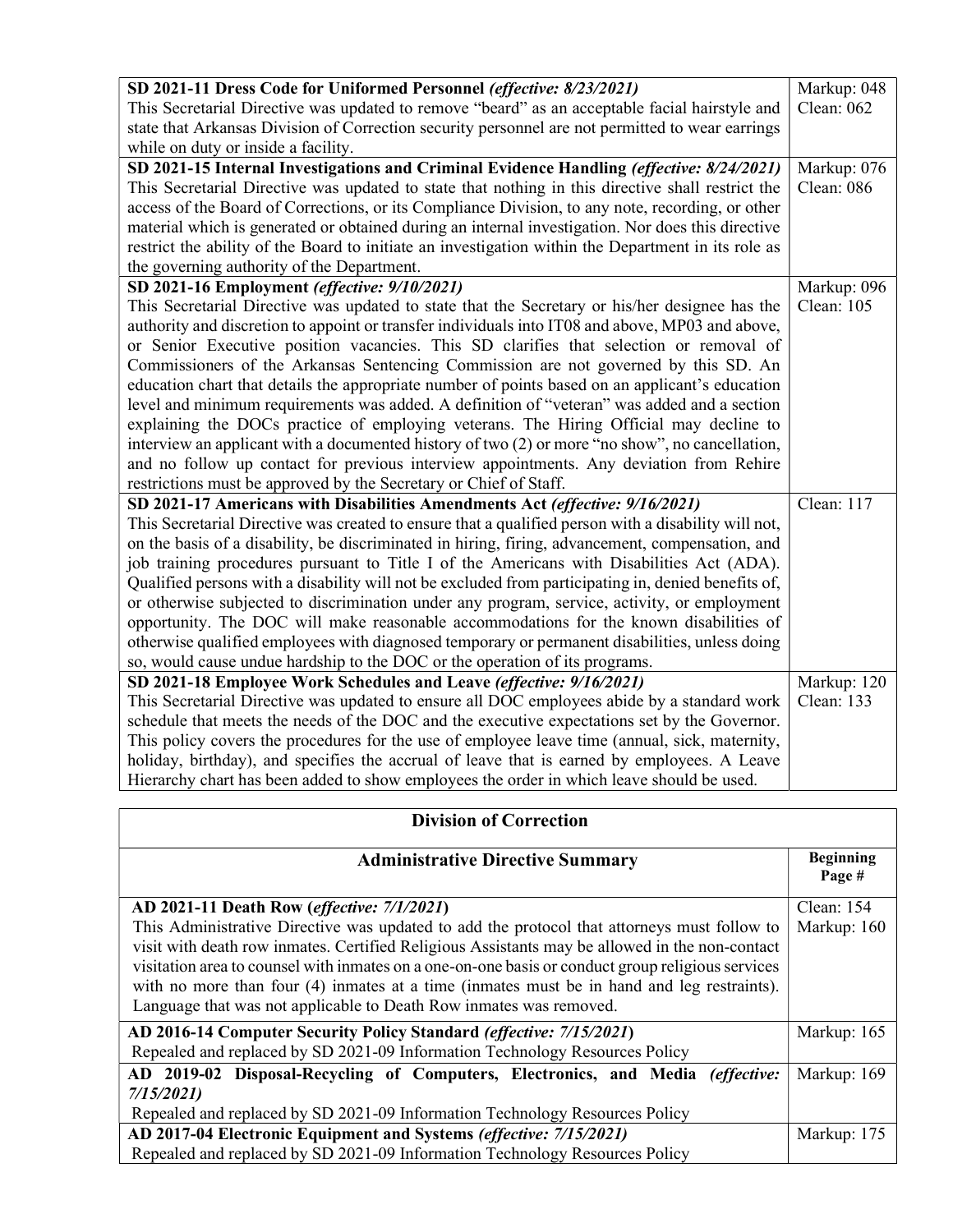| AD 2018-39 Information Technology Acceptable Use Policy (effective: 7/15/2021)                                                                                                    | Markup: 181 |
|-----------------------------------------------------------------------------------------------------------------------------------------------------------------------------------|-------------|
| Repealed and replaced by SD 2021-09 Information Technology Resources Policy                                                                                                       |             |
| AD 2021-12 Management of Institutional Files (effective: 7/28/2021)                                                                                                               | Markup: 194 |
| This Administrative Directive was updated to correct the location that files of male inmates                                                                                      | Clean: 200  |
| shall be created at, upon reception into the ADC: ORCU. An envelope will be secured to the                                                                                        |             |
| inside front cover of the inmate's institutional file to hold the inmate's driver's license and                                                                                   |             |
| social security card. Unless authorized due to a program, medical, or an institutional need, files                                                                                |             |
| listed within the policy shall accommodate an inmate who is being transferred. A population                                                                                       |             |
| roster will be maintained by the Classification Administrator. The Institutional Record                                                                                           |             |
| Organization Chart was updated with information required to be kept in the file, due to the                                                                                       |             |
| scanning of other data in eOMIS such as FBI Rap Sheet, Correspondence, Work Reports, etc.                                                                                         |             |
| AD 2018-02 Procurement/Purchasing/Disposition and Contracting Guidelines (effective:                                                                                              | Markup: 205 |
| 7/30/2021) Repealed and replaced by SD 2021-10 Procurement/Purchasing/Disposition and                                                                                             |             |
| Contracting Guidelines.                                                                                                                                                           |             |
| AD 2021-13 Department Owned Housing/Mobile Home Park (effective: 8/5/2021)                                                                                                        | Markup: 211 |
| This Administrative Directive was updated to state the policy of the DOC is to provide housing                                                                                    | Clean: 236  |
| for designated supervisory/administrative staff as specified by the Secretary of Corrections. The                                                                                 |             |
| Secretary designates the Director of the Division of Correction as Designee for the management                                                                                    |             |
| of ADC housing. A Home Inspection Form and Standard Dog Pen Chart were added as                                                                                                   |             |
| attachments to the policy.                                                                                                                                                        |             |
| AD 2021-14 Inmate Work Craft Program (effective: 8/5/2021)                                                                                                                        | Markup: 263 |
| This Administrative Directive was updated to remove bead craft as an approved work craft. If                                                                                      | Clean: 270  |
| the Work Craft Supervisor determines that the ADC is responsible for the loss of the inmate's                                                                                     |             |
| work craft tools or materials, the ADC will reimburse up to the sum authorized in the AD on                                                                                       |             |
| Inmate Property Control. The new Inmate Work Craft Agreement shall be used at all units for                                                                                       |             |
| inmates to sign for participation in the program.                                                                                                                                 |             |
| AD 2021-15 Restrictive Housing (effective: 8/5/2021)                                                                                                                              | Markup: 277 |
| This Administrative Directive was updated to remove any language regarding the housing of                                                                                         | Clean: 288  |
| youthful inmates. Procedures for the use of restrictive housing for the management of youthful                                                                                    |             |
| inmates can be found in AD Youthful Inmates. When a PREA incident (sexual abuse/assault)                                                                                          |             |
| has occurred or is alleged to have occurred, victims shall be separated from the accused as soon                                                                                  |             |
| as possible. If the victim is placed in RH, the placement should not exceed 24 hours, unless                                                                                      |             |
| necessary to protect the victim from further harm or other security concerns.                                                                                                     |             |
| AD 2018-09 Agency Website (effective: 8/20/2021)                                                                                                                                  | Markup: 299 |
| Repealed and replaced by SD 2021-13 Department Website.                                                                                                                           |             |
| AD 2021-16 Inmate Welfare Fund (effective: 8/24/2021)                                                                                                                             | Markup: 303 |
| This Administrative Directive was updated to add that Maintenance projects that improve the                                                                                       | Clean: 304  |
| safety or health of inmates may be paid for from the Inmate Welfare Fund. Repairs or<br>maintenance resulting from deliberate destruction or damage caused by inmates may be paid |             |
|                                                                                                                                                                                   |             |
| from the Inmate Welfare Fund after proper investigation and approval of investigative findings                                                                                    |             |
| by the Director. Approval authorities for the expenditures from the Inmate Welfare Fund were<br>updated.                                                                          |             |
|                                                                                                                                                                                   |             |
| AD 2017-14 Americans with Disabilities Act (effective: 9/16/2021)<br>Repealed and replaced by SD 2021-17 Americans with Disabilities Amendment Act.                               | Markup: 305 |
| AD 2021-17 Testing Inmates for Human Immunodeficiency Virus (effective: 9/27/2021)                                                                                                | Markup: 312 |
| This Administrative Directive was updated to ensure compliance with Act 653 of 2021 which                                                                                         | Clean: 315  |
| states that a person arrested and charged with rape, sexual indecency with a child, $1st$ through $4th$                                                                           |             |
| degree sexual assault, incest or prostitution may be required by the court having jurisdiction of                                                                                 |             |
| the criminal prosecution to be tested for the presence of HIV or any antibody to HIV, and the                                                                                     |             |
| results of the tests shall be provided to the victim. The victim of a sexual assault may request                                                                                  |             |
| that the person arrested and charged with the offense be tested for the presence of HIV.                                                                                          |             |